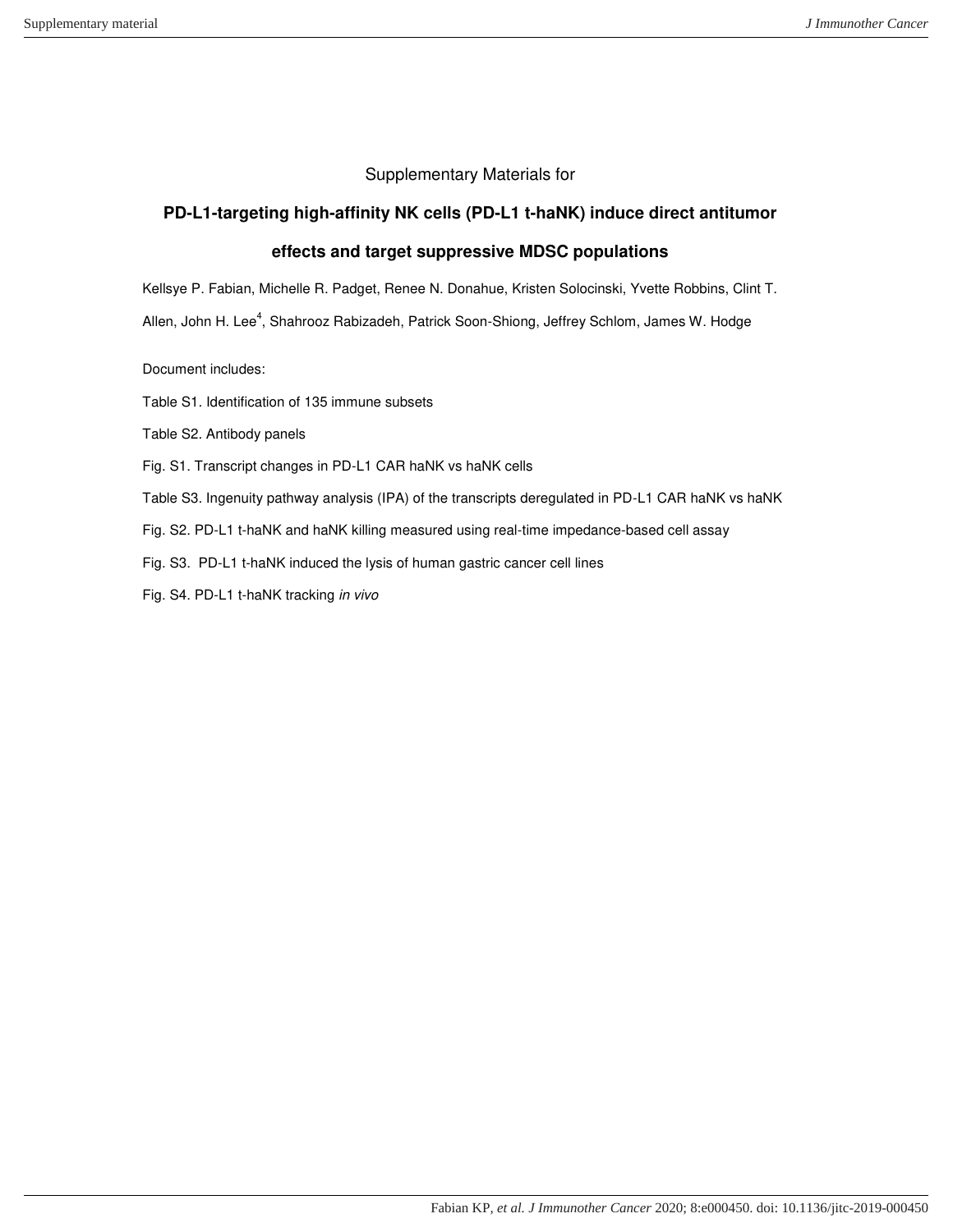#### **Table S1. Identification of 135 immune subsets**

- **1. CD4**: Helper T lymphocytes (33 subsets)
- **2. CD8**: Cytotoxic T lymphocytes (29 subsets)
	- **Maturation status of T lymphocytes (in CD4 and CD8)**: ‒ **Naïve**: CD45RA<sup>+</sup> CCR7<sup>+</sup>
		- ‒ **Central Memory**: CD45RA-CCR7<sup>+</sup>
		- ‒ **Effector Memory**: CD45RA-CCR7-
		- ‒ **Terminal (EMRA)**: CD45RA<sup>+</sup> CCR7-
	- **T lymphocyte markers (in total and memory CD4 and CD8)**:
		- **CTLA-4:** inhibition
		- **PD-1:** activation/inhibition
		- **PD-L1:** activation/crossinhibition
		- **TIM-3:** inhibition
		- **41BB:** co-stimulation
		- **ICOS**: activation (only on CD4)
		- **Ki67:** proliferation
- **3. Tregs**: Regulatory T lymphocytes (CD4<sup>+</sup> CD25+ FoxP3+ CD127 ) (10 subsets)
	- **CD45RA**: Tregs highly expandable *in vitro*
	- **CTLA-4**: Treg suppression
	- **CD49d:** "contaminating" effector lymphocytes (non-Tregs)
	- **ICOS**: Treg suppression
	- **PD-1:** activation/inhibition
	- **PD-L1:** cross-inhibition
	- **CD38:** Treg suppression
	- **HLA-DR:** Treg suppression
	- **Ki67:** proliferation
- **4. B lymphocytes**: CD19<sup>+</sup>(3 subsets)
	- **PD-1:** activation/inhibition
	- **PD-L1:** cross-inhibition
- **5.** NK: Natural killer cells (CD56+ CD3) (32 subsets)
	- **CD16<sup>+</sup> CD56dim** : Mature NK, lytic
- **CD16<sup>+</sup> CD56br**: Functional intermediate, lytic, cytokine production
- **CD16- CD56br:** Immature, cytokine production, abundant in placenta
- **CD16- CD56dim**: non-lytic, noncytokine production
- **TIM-3:** activation
- **PD-1:** activation/inhibition
- **PD-L1:** cross-inhibition
- **DNAM1:** adhesion/activation
- **NKG2d:** activation
- **NKp30:** activation
- **NKp46:** activation
- **HLADR:** proliferative activity, cytotoxic activity, cytokine production
- **Ki67:** proliferation
- **6. NK-T**: CD56<sup>+</sup> CD3<sup>+</sup>(4 subsets)
	- **TIM-3:** activation
	- **PD-1:** activation/inhibition
	- **PD-L1:** cross-inhibition
- **7. cDCs (Conventional DCs):** CD3-CD56- HLA-DR+CD1c+CD303 (4 subsets)
- **8. pDCs (plasmacytoid DCs ):** CD3-CD56- HLA-DR+CD1c-CD303+ (4 subsets)
	- **Markers of DC activation**
		- ‒ **TIM-3:** inhibition
		- ‒ **PD-L1:** cross-inhibition
		- ‒ **PD1:** activation/inhibition
- **9. MDSCs**: Myeloid-derived suppressor cells (CD11b+ HLA-DR<sup>low/-</sup> CD33+) (16 subsets)
	- **CD14**: Common Myeloid Marker (high in monocytes, dim in granulocytes)
	- **CD15**: Granulocyte marker
	- **CD16**: most immature monocytic MDSCs
	- **PD-1:** activation/inhibition
	- **PD-L1:** cross-inhibition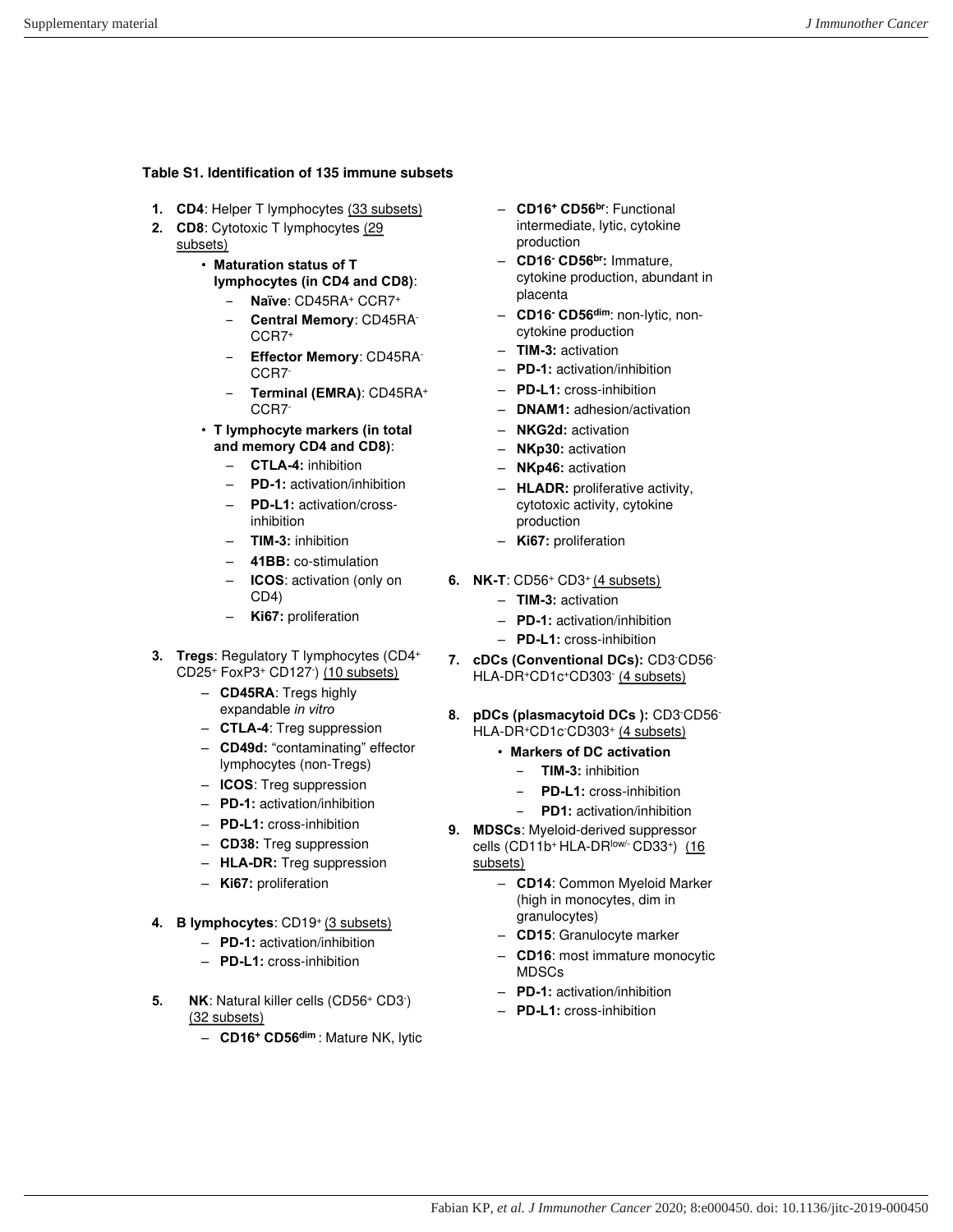### **Table S2. Antibody panels**

| Panel 1: T cells |                                |           | Panel 2: Tregs   |                                | Panel 3: NK/DC |                  |                                | Panel 4: MDSC /B cells |                    |                                |           |
|------------------|--------------------------------|-----------|------------------|--------------------------------|----------------|------------------|--------------------------------|------------------------|--------------------|--------------------------------|-----------|
| Antibody         | Company                        | Catalog # | Antibody         | Company                        | Catalog #      | Antibody         | Company                        | Catalog #              | <b>Antibody</b>    | Company                        | Catalog # |
| CTLA4            | LS Bio                         | Is-c62860 | CTLA4            | LS Bio                         | ls-c62860      | CD <sub>3</sub>  | <b>Biolegend</b>               | 300306                 | CD <sub>15</sub>   | Biolegend                      | 301904    |
| $PD-1$           | <b>Biolegend</b>               | 329906    | $PD-1$           | <b>Biolegend</b>               | 329906         | $PD-1$           | <b>Biolegend</b>               | 329906                 | $PD-1$             | Biolegend                      | 329906    |
| $4-1BB$          | <b>Biolegend</b>               | 309814    | <b>ICOS</b>      | Biolegend                      | 313518         | CD303            | Biolegend                      | 354210                 | CD <sub>19</sub>   | Biolegend                      | 302230    |
| PD-L1            | <b>BD</b><br><b>Bioscience</b> | 558017    | PD-L1            | <b>BD</b><br><b>Bioscience</b> | 558017         | PD-L1            | <b>BD</b><br><b>Bioscience</b> | 558017                 | PD-L1              | <b>BD</b><br><b>Bioscience</b> | 558017    |
| Tim <sub>3</sub> | Biolegend                      | 345008    | FoxP3**          | Biolegend                      | 320116         | Tim <sub>3</sub> | Biolegend                      | 345008                 | CD <sub>14</sub>   | Biolegend                      | 301830    |
| CCR7             | Biolegend                      | 353232    | CD49d            | <b>Biolegend</b>               | 304318         | NKp30            | <b>BD</b><br><b>Bioscience</b> | 743170                 | CD <sub>16</sub>   | <b>Biolegend</b>               | 302048    |
| CD <sub>4</sub>  | <b>Biolegend</b>               | 317438    | CD <sub>4</sub>  | Biolegend                      | 317438         | CD56             | Biolegend                      | 318334                 | <b>HLA-DR</b>      | Biolegend                      | 307640    |
| Ki67**           | <b>Biolegend</b>               | 350516    | Ki67**           | <b>Biolegend</b>               | 350516         | NKp46            | <b>Biolegend</b>               | 331927                 | CD <sub>11</sub> b | <b>Biolegend</b>               | 101243    |
| CD <sub>8</sub>  | Biolegend                      | 301046    | CD <sub>38</sub> | <b>Biolegend</b>               | 303530         | Ki67**           | Biolegend                      | 350516                 | live/dead          | Invitrogen                     | L23105    |
| live/dead        | Invitrogen                     | L23105    | <b>HLA-DR</b>    | <b>BD</b><br><b>Bioscience</b> | 564040         | NKG2D            | <b>BD</b><br><b>Bioscience</b> | 743560                 | CD33               | <b>Biolegend</b>               | 303408    |
| CD45RA           | Biolegend                      | 304120    | live/dead        | Invitrogen                     | L23105         | CD226            | <b>BD</b><br><b>Bioscience</b> | 742498                 |                    |                                |           |
|                  |                                |           | CD <sub>25</sub> | <b>Biolegend</b>               | 356110         | live/dead        | Invitrogen                     | L23105                 |                    |                                |           |
|                  |                                |           | CD45RA           | <b>Biolegend</b>               | 304120         | <b>HLA-DR</b>    | Biolegend                      | 307610                 |                    |                                |           |
|                  |                                |           | CD127            | Ebioscience                    | 47-1278-42     | CD <sub>16</sub> | <b>Biolegend</b>               | 302026                 |                    |                                |           |
|                  |                                |           |                  |                                |                | CD <sub>1c</sub> | Biolegend                      | 331520                 |                    |                                |           |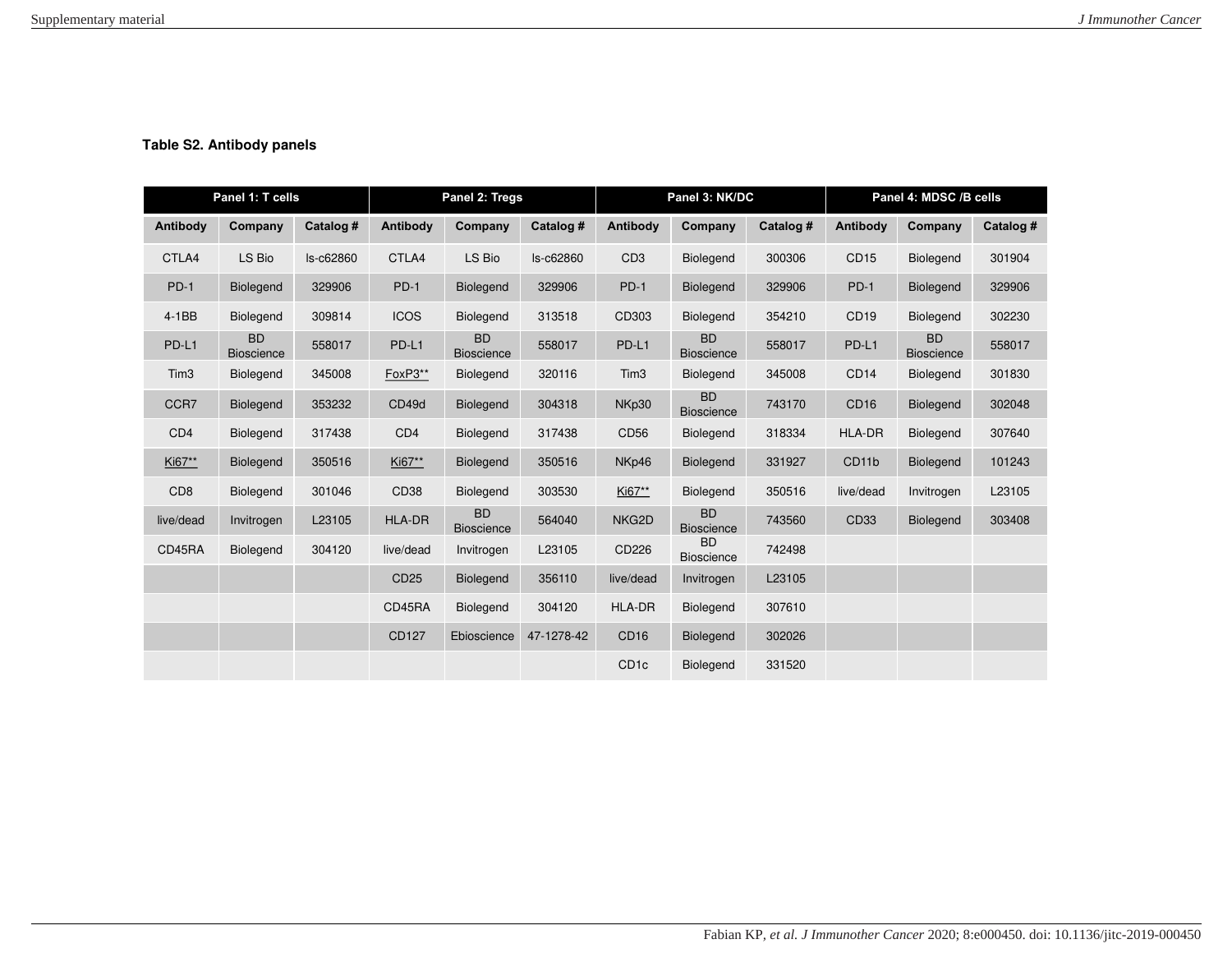

**Figure S1. Transcript changes in PD-L1 t-haNK vs haNK cells.** nCounter was run to compare PD-L1 thaNK and haNK gene expression. Reported are transcripts changed by greater than 3 fold.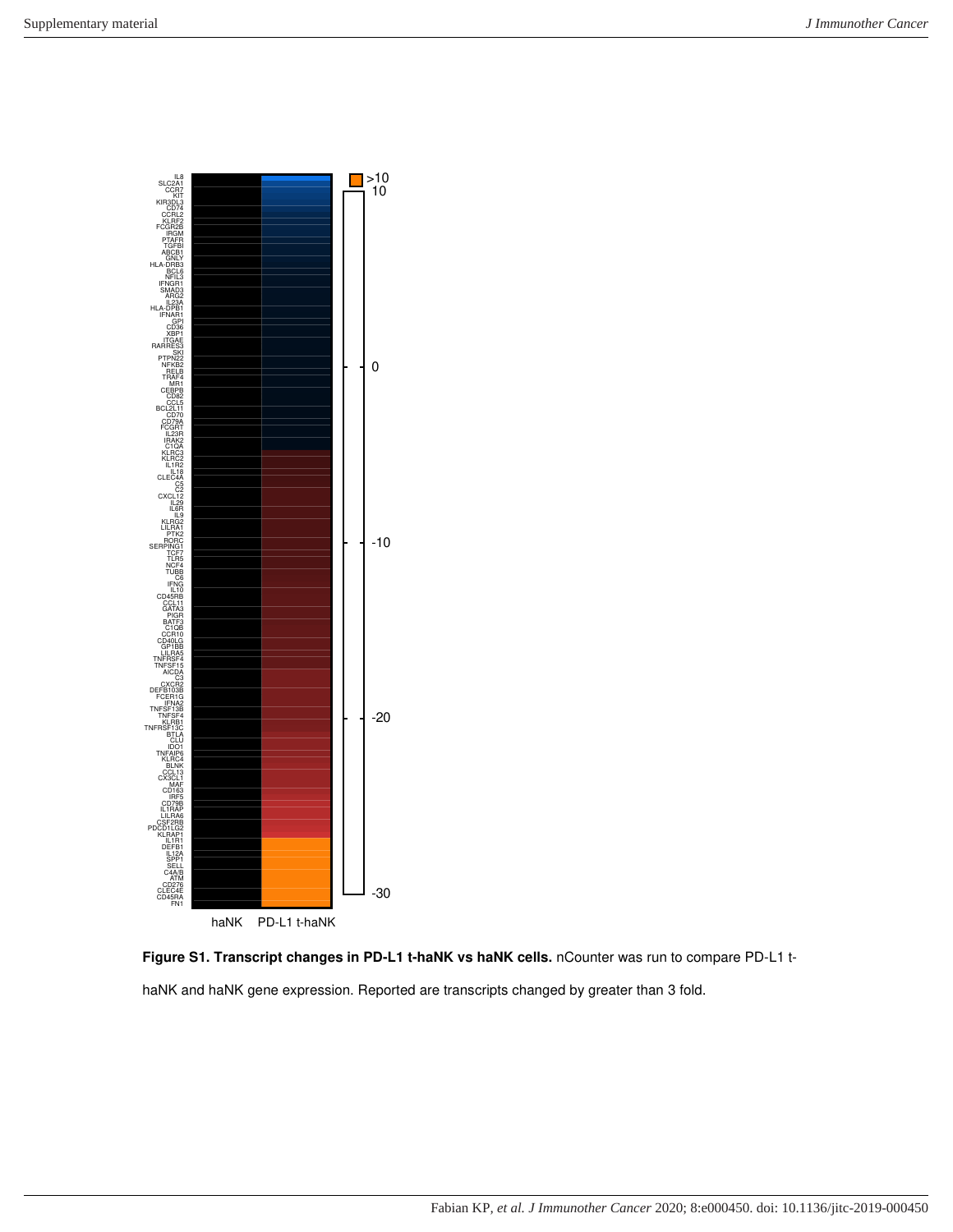**Table S3. Ingenuity pathway analysis (IPA) of the transcripts deregulated in PD-L1 t-haNK vs haNK.** Transcripts deregulated by >3 fold in PD-L1 t-haNK vs haNK were selected and used for analysis by IPA 4.0 (Ingenuity Systems Inc., [www.ingenuity.com\)](http://www.ingenuity.com/). Here are reported the top classes in each category.

| <b>Top Canonical Pathways</b>                                                |                     |             |  |  |
|------------------------------------------------------------------------------|---------------------|-------------|--|--|
| Name                                                                         | p-value             | Overlap     |  |  |
|                                                                              |                     |             |  |  |
| T Helper Cell Differentiation                                                | 9.99E-12            | 23.3%       |  |  |
| Th17 Activation Pathway                                                      | 9.99E-12            | 23.3%       |  |  |
| Altered T Cell and B cell Signaling in Rheumatoid Arthritis                  | 3.28E-11            | 20.8%       |  |  |
| Hepatic Fibrosis / Hepatic Stellate Cell Activation                          | 9.23E-11            | 15.5%       |  |  |
| Th1 Pathway                                                                  | 2.23E-09            | 13.9%       |  |  |
| Top Diseases and Bio Functions                                               |                     |             |  |  |
|                                                                              |                     |             |  |  |
| <b>Diseases and Disorders</b>                                                |                     |             |  |  |
| Name                                                                         | p-value range       | # Molecules |  |  |
| <b>Inflammatory Response</b>                                                 | 4.16E-02 - 1.02E-05 | 12          |  |  |
| <b>Immunological Disease</b>                                                 | 1.06E-02 - 8.12E-04 | 3           |  |  |
| <b>Molecular and Cellular Functions</b>                                      |                     |             |  |  |
|                                                                              |                     |             |  |  |
| Name                                                                         | p-value range       | # Molecules |  |  |
| Cellular Development                                                         | 2.21E-02 - 1.48E-08 | 11          |  |  |
| Cellular Growth and Proliferation                                            | 3.14E-02 - 1.48E-08 | 11          |  |  |
| Cell-To-Cell Signaling and Interaction                                       | 4.16E-02 - 9.04E-08 | 10          |  |  |
| Cellular Movement                                                            | 4.16E-02 - 1.37E-07 | 7           |  |  |
| Cellular Function and Maintenance                                            | 2.21E-02 - 1.91E-06 | 11          |  |  |
| <b>Physiological System Development and Function</b>                         |                     |             |  |  |
|                                                                              |                     |             |  |  |
| Name                                                                         | p-value range       | # Molecules |  |  |
| Hematological System Development and Function                                | 4.16E-02 - 1.48E-08 | 21          |  |  |
| Lymphoid Tissue Structure and Development                                    | 2.21E-02 - 1.48E-08 | 17          |  |  |
| <b>Tissue Morphology</b>                                                     | 2.10E-02 - 7.31E-08 | 9           |  |  |
| Immune Cell Trafficking                                                      | 4.16E-02 - 1.37E-07 | 12          |  |  |
| Cell-mediated Immune Response                                                | 4.16E-02 - 1.91E-06 | 9           |  |  |
| <b>Top Networks</b>                                                          |                     |             |  |  |
| <b>Associated Network Functions</b>                                          |                     | Score       |  |  |
| Cell-To-Cell Signaling and Interaction, Hematological System Development and | 7                   |             |  |  |
| Function, Immune Trafficking                                                 |                     |             |  |  |
| Lymphoid Tissue Structure and Development, Tissue Morphology, Cell-mediated  | 4                   |             |  |  |
| Immune Response                                                              |                     |             |  |  |
| Cellular Movement, Hematological System Development and Function, Immune     | 1                   |             |  |  |
| Cell Trafficking                                                             |                     |             |  |  |
| Cell Death and Survival, Cellular Compromise, Inflammatory Response          | 1                   |             |  |  |
| Cell Death and Survival, Cell-mediated Immune Response, Cellular             | $\Omega$            |             |  |  |
| Development                                                                  |                     |             |  |  |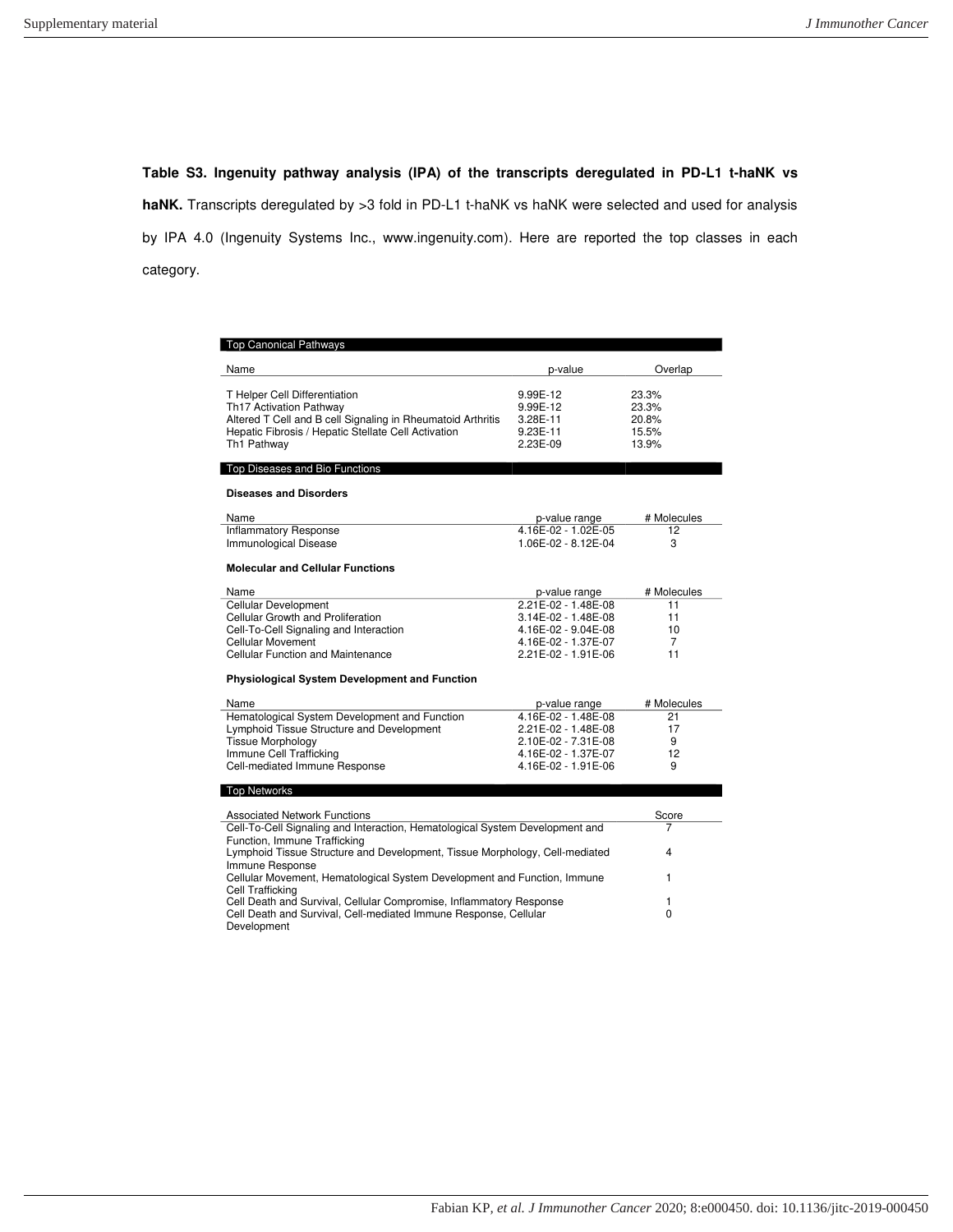Fig. S2



**Fig. S2. PD-L1 t-haNK and haNK killing measured using real-time impedance-based cell assay.** Real-time impedance-based cell assay (xCELLigence RTCA MP, ACEA) was employed to track the cell death of MDA-MB-231 mediated by irradiated haNK cells with  $\alpha$ -PD-L1 antibody (1 $\mu$ g/mL) and PD-L1 thaNK over time at 5:1 E:T ratio. MDA-MB-231 (20,000 cells/well) were allowed to grow overnight on impedance plates. When the cell index reached approximately 1.0, haNK and PD-L1 t-haNK cells (100,000 cells) were added to the wells. anti-PD-L1 antibody at a final concentration of  $1<sub>\mu</sub>g/mL$  was also added to appropriate wells. The cell index was normalized to the time of NK addition and decrease in cell index was monitored. % decrease in cell lysis was calculated using the formula: [((average cell index of control - cell index of sample)/average cell index of control) x 100] for each time point. Results shown are the means with SEM of triplicate measurement. Two way ANOVA with Tukey's multiple comparisons test were used for statistical analysis. Significance shown compares PD-L1 t-haNK with haNK with anti-PD-L1 antibody. \*\*\*\* $p < 0.001$ .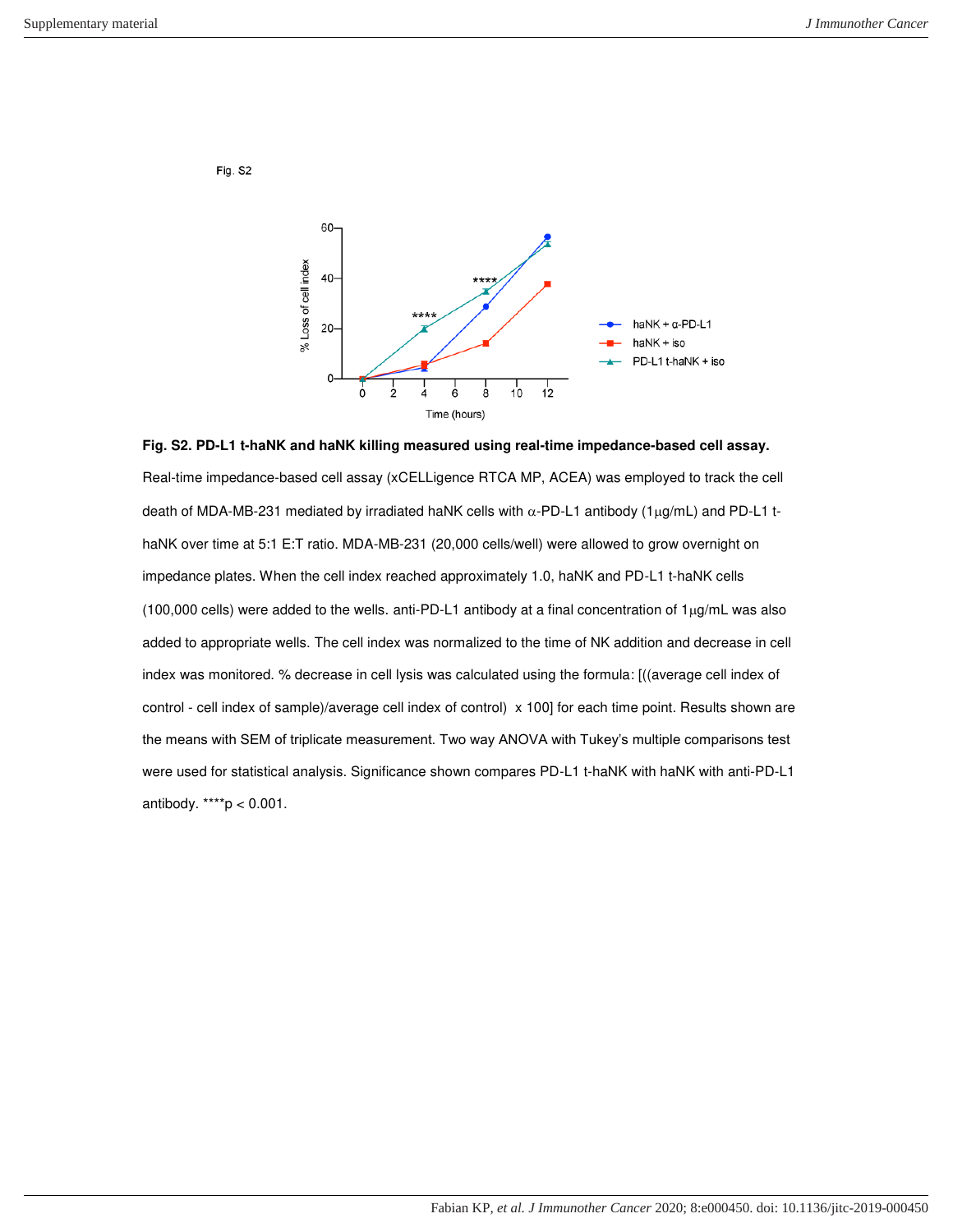|--|--|

| А. | <b>Cell Line</b>         | <b>ATCC</b>     | <b>Source</b>     | <b>Mutation(s)</b>                                  | Zygosity                                                   | PDL <sub>1</sub><br>expression<br>%+ (MFI) |
|----|--------------------------|-----------------|-------------------|-----------------------------------------------------|------------------------------------------------------------|--------------------------------------------|
|    | <b>AGS</b>               | CRL-<br>1739    | Primary           | <b>KRAS</b><br>PIK3CA<br>CDH <sub>1</sub><br>CTNNB1 | Heterozygous<br>Heterozygous<br>Homozygous<br>Heterozygous | 99.6 (4912)                                |
|    | SNU-1<br>CRL-<br>5971    |                 | Primary           | <b>KRAS</b><br>MLH1                                 | Heterozygous<br>Homozygous                                 | 87.5 (2215)                                |
|    | <b>SNU-16</b>            | $CRI -$<br>5974 | Metastatic        | <b>TP53</b><br>CDKN <sub>2</sub> A                  | Homozygous<br>Homozygous                                   | 46.9 (403)                                 |
|    | SNU-5<br>$CRI -$<br>5973 |                 | Metastatic        | <b>TP53</b><br>CDH <sub>1</sub><br>CDKN2A           | Homozygous<br>Heterozygous<br>Homozygous                   | 64.3 (1286)                                |
|    | KATO-III                 | HTB-<br>103     | <b>Metastatic</b> | <b>TP53</b>                                         | Homozygous                                                 | 99.2 (2767)                                |





**Fig. S3. PD-L1 t-haNK induced the lysis of human gastric cancer cell lines.** A. Description of the mutations, zygosity, and PD-L1 expression (measured via flow cytometry) of the gastric cell lines AGS, SNU-1, SNU16, SNU-5, and KATO III. **B.** Cell lysis of AGS, SNU-1, SNU16, SNU-5, and KATO III mediated by PD-L1 t-haNK at different E:T ratios evaluated in <sup>111</sup>In-release assay. Results shown are the means with SEM of triplicate measurement and representative of at least 2 independent experiments for each cell line.